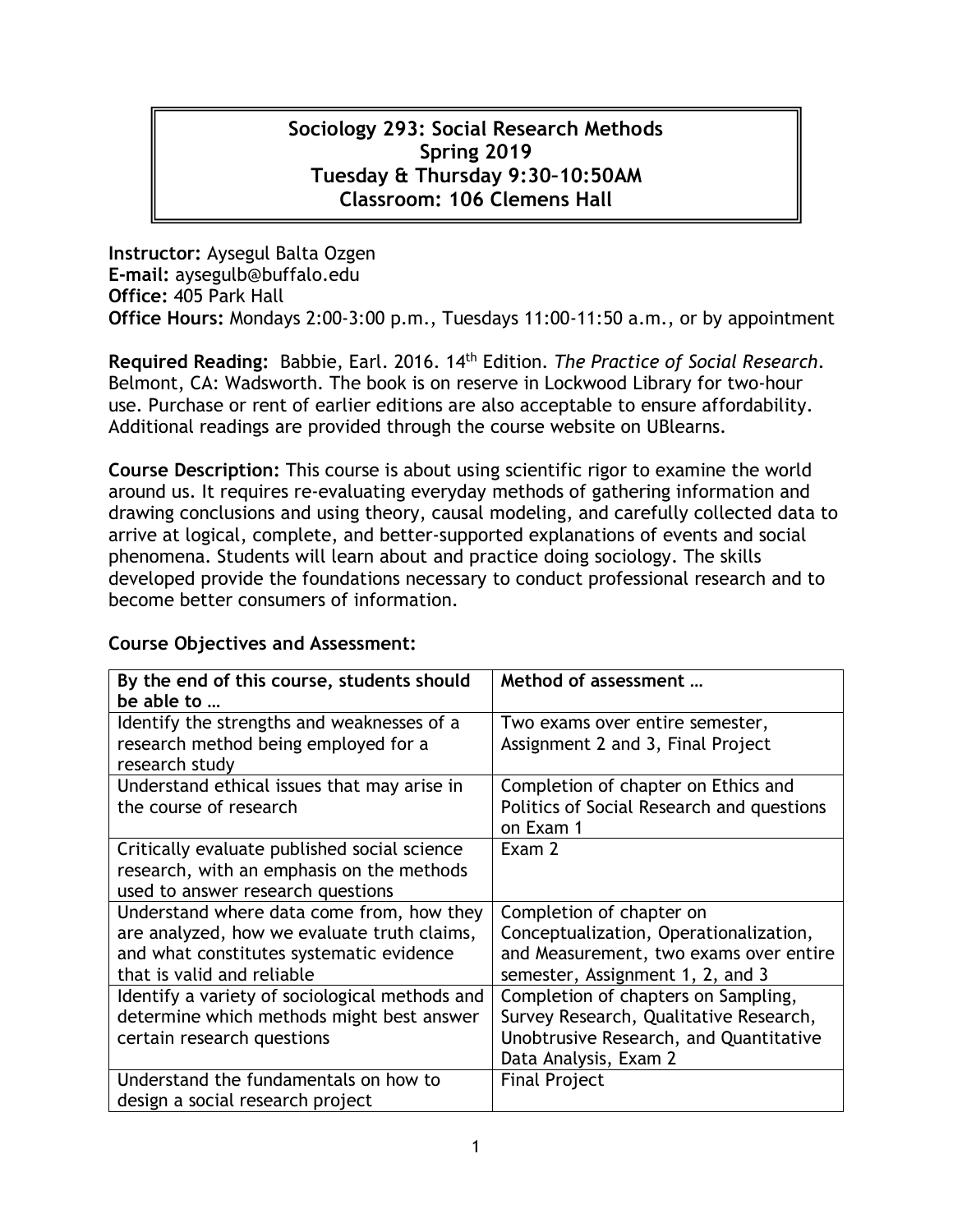# **Course Evaluation**

**Course Grade:** Your grade in this course will be determined as follows:

1. **2 Exams (each worth 15% of the final grade - in total 30%):** There will be two non-cumulative exams in this course. The second exam will be given in the final exams week, and it will not be cumulative. The exams will contain multiple choice and short answer questions. These questions will cover material assigned in readings as well as any information covered in lectures, class discussions/activities, and media. I will distribute review sheets and hold review sessions before exams which will help you prepare for the exams.

Do not miss the exams! The exam dates are fixed, and a missed exam will result in a zero. If you know you will not be able to take an exam on the fixed date, please let me know 48 hours before the exam date or sooner. If there is an emergency on the day of the exam, contact me within 24 hours after the exam. I may ask for documentation to prove your claim, so be prepared to provide it. Make-up exams will be given on a case-by-case basis. Again, make-up exams will only be given in emergency situations at my discretion.

- 2. **3 Written Homework Assignments (each worth 10% of the final grade - in total 30%):** Throughout the semester, you will be required to complete three homework assignments. These assignments allow you to engage with the logic and practice of research. Each homework assignment will be posted on UBlearns. You will submit the **electronic** copy of your typed assignment to UBlearns **and** bring a **hard** copy to class on the due date **by the beginning of the class period.** 25% is deducted for each 24 hour period of late submissions.
- 3. **1 Final Project (30% of the final grade):** You will be required to complete a qualitative final project in which you will choose a topic, identify a research question, prepare interview questions, interview two individuals, transcribe the interviews, identify at least two scholarly articles addressing your topic, and write an analysis. You will submit your final paper to Digication as part of your ePortfolio. Detailed instructions and a grading rubric for the final project will be posted on UBlearns.
- 4. **Attendance and Participation (10% of the final grade):** Attendance and participation is both necessary and expected to perform well in this course. I will take attendance at the beginning of each class; therefore, you need to be on time. You can have 3 unexcused absences without penalty. After that, I will take 1 percent off from your grade for each absence. Documented and excused absences for emergencies or illness will not result in a point reduction as long as you provide written appropriate proof. If you were absent, it is your responsibility to obtain the material you missed from your peers. Please do not email me and ask me to review via email what you missed in class.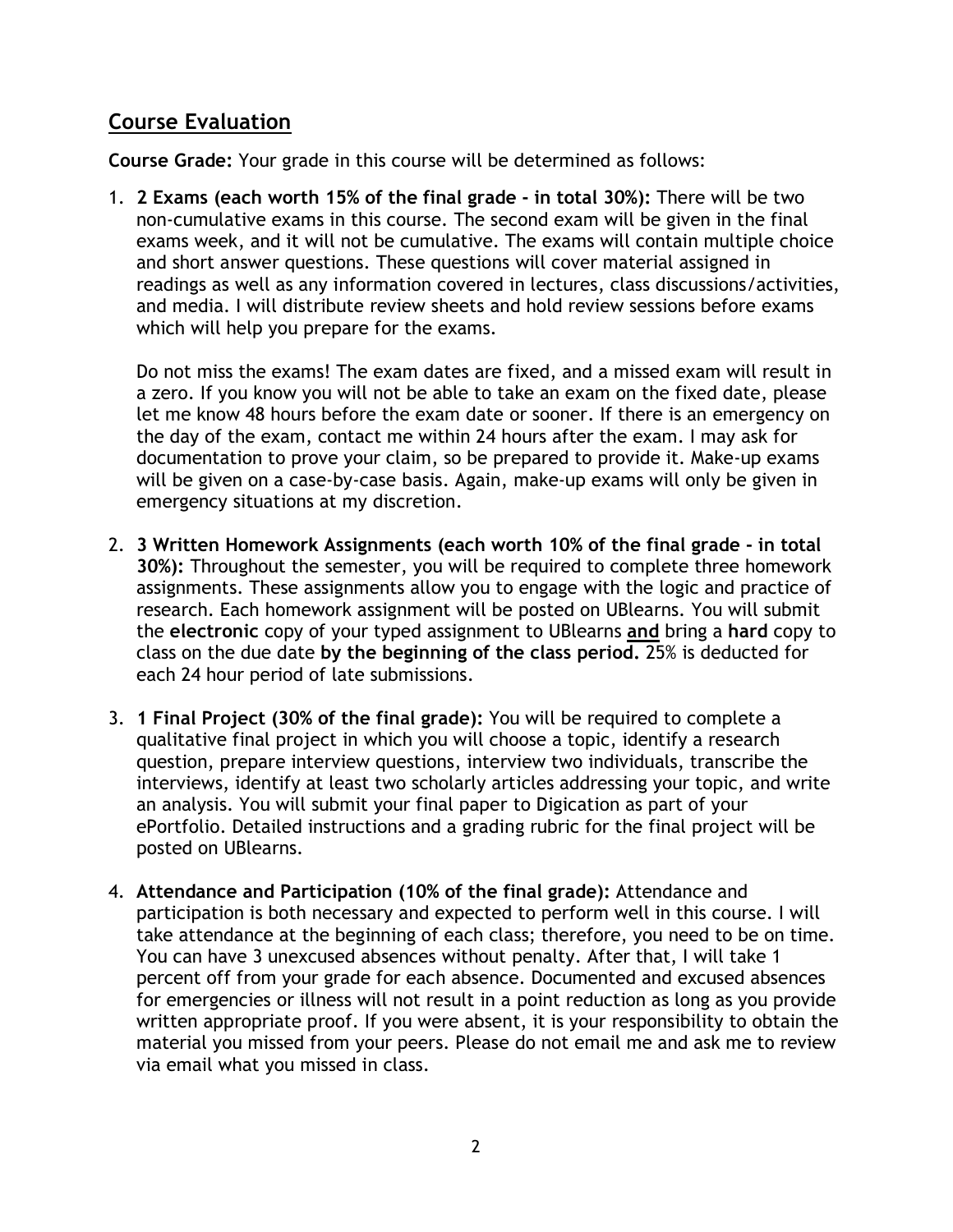**Receiving Grades:** Grades for the exams will be posted on UBlearns. Scores will not be communicated via email or telephone. I will return your graded papers in class with comments. You may find an excel workbook on UBlearns which you can use as a tool to calculate your final grade. I formatted it using a formula to calculate the grade weights described above, therefore please do not change or delete the formula.

**Disputing Grades**: If you wish to dispute a grade on an exam or paper, please email me to set up an appointment to discuss it. Please be prepared to explain your specific academic reasons for disputing your grade.

**Calculating Final Grade:** Your final grade for the course will be calculated as follows:

| Grade     | Percentage   | Grade        | Percentage   |
|-----------|--------------|--------------|--------------|
| A         | 94 - 100 %   | $\mathsf{C}$ | 74 - 76.99   |
| $A -$     | $90 - 93.99$ | $C -$        | $70 - 73.99$ |
| $B+$      | $87 - 89.99$ | D+           | $67 - 69.99$ |
| B         | 84 - 86.99   | D            | $60 - 66.99$ |
| <b>B-</b> | $80 - 83.99$ | F            | $0 - 59.99$  |
| $C_{+}$   | 77 - 79.99   |              |              |

# **Course Policies**

**Syllabus:** This syllabus is a contract between you and me. Please read it carefully after our first class. The syllabus is a general plan for the course; deviations announced to the class by the instructor may be necessary. With the exception of exam dates, the schedule is subject to change to accommodate the possibility that some chapters could require more time, class cancellations due to snow, etc. In case of a change I will notify you by email and upload the revised syllabus to UBlearns. If you have a question about the course first read the syllabus carefully before asking me. It is highly likely that you will find the answers to your questions in the syllabus.

**Class Expectations:** Students are expected to attend all class sessions, read all assigned readings prior to the class session in which they are discussed, actively participate in class discussions and activities, and complete all required assignments in accordance with established guidelines. For readings, you are expected to take notes on the main ideas, bring questions to class if you do not understand something, and think about how the reading is applicable to your own life, to current events, or to the current political/social context. Reading the syllabus and handouts and keeping track of dates for tests and assignments is your responsibility. **Check your e-mail and UBlearns regularly.** 

**Contacting the Instructor:** You can reach me by email at aysegulb@buffalo.edu. I will check my email regularly and you can expect a response within 24 hours on weekdays. You can also come to my office hours listed at the top of this syllabus or set up an appointment to meet. Remember that email is an official form of university communication. I am much more likely to respond to your email if you offer me the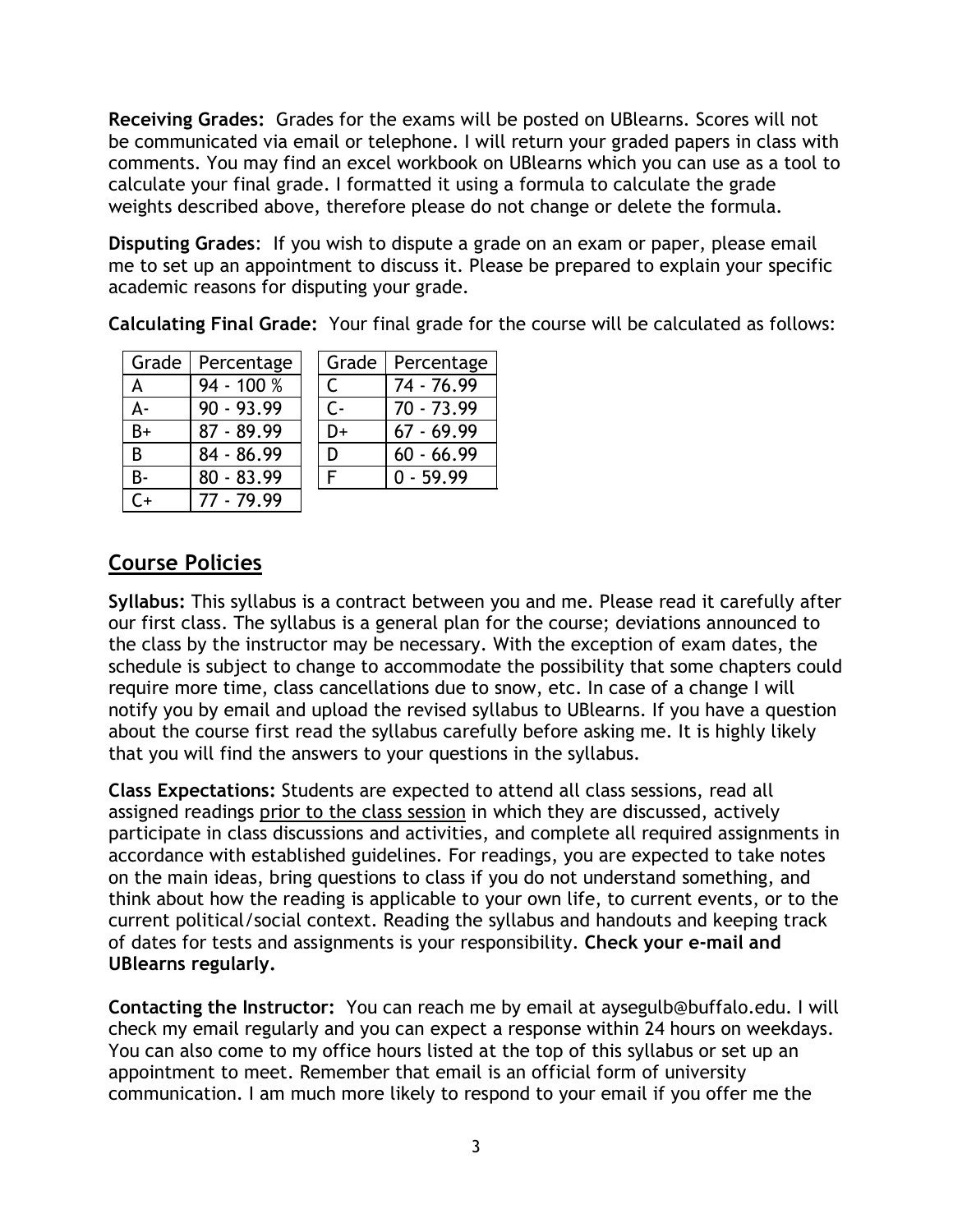same kind of respect as you would in person. You are emailing an instructor, not texting a friend. I expect you to use proper grammar, spelling, and punctuation in an e-mail.

**Electronics:** Use of phones, laptops, tablets or similar electronic devices are **not allowed** in class. Experience shows that electronics become a distraction rather than an aid, therefore I no longer allow them in the classroom. Doing things like checking facebook or shopping online during class is rude and distracting to other people around you and me. You must turn off your cell phones and put them out of sight during class. I will allow use of electronics only for note-taking purposes if you have a disability documented by the Accessibility Resources. International students may use electronic dictionaries with my permission. Otherwise, each time I see you using your electronic devices I will deduct 1 percent of your participation grade.

**Lecture Slides:** I will put the lecture slides on UBlearns before each class but not in their entirety. Visuals, maps, graphs etc. that you cannot reproduce in your notes will be on UBlearns. However, you will not be able to understand what we discussed in class only by looking at the posted slides in case you miss classes. This is not an online course, so it is still your responsibility to attend class and to take hand-written notes during lectures. Taking pictures of the slides during lectures is not allowed.

**Class Participation:** I expect you to perform in this class to the best of your ability. This means participating in discussion in ways that reflect that you have done the readings, paid attention to the lectures and discussions, and listened to other students. Please ask clarifying questions if you are confused. Please raise thoughtful questions for conversation. Please stay awake and tuned in.

**Reading assignments:** Research shows that we learn best when we read actively holding a pen in our hands, underlining important passages, making comments in the margins, taking notes on notepaper, sketching outlines, etc. Therefore, I strongly recommend that you print out the readings on UBlearns to read closely. As you read, you should take hand-written notes. In your notes, you should try to identify the main argument that runs throughout the reading and some specific examples that support the argument. You also should try to identify and define the key concepts. For a useful study guide, see: www.cse.buffalo.edu/~rapaport/howtostudy.html

I also suggest you read this short article on UBlearns to figure out ways of becoming a successful student: Putnam, Adam L., Victor W. Sungkhasettee, and Henry L. Roediger, III. 2016. "Optimizing Learning in College: Tips From Cognitive Psychology." *Perspectives on Psychological Science* 11(5): 652–660.

**Classroom Etiquette:** You are expected to be polite and respectful to your instructor and fellow students at all times. This includes being respectful when someone asks a question or expresses an opinion, even if you disagree with that opinion. This also means arriving to class on time and being attentive during class so you do not distract others. Please do not arrive late, or pack up or leave early. If you get to class late, or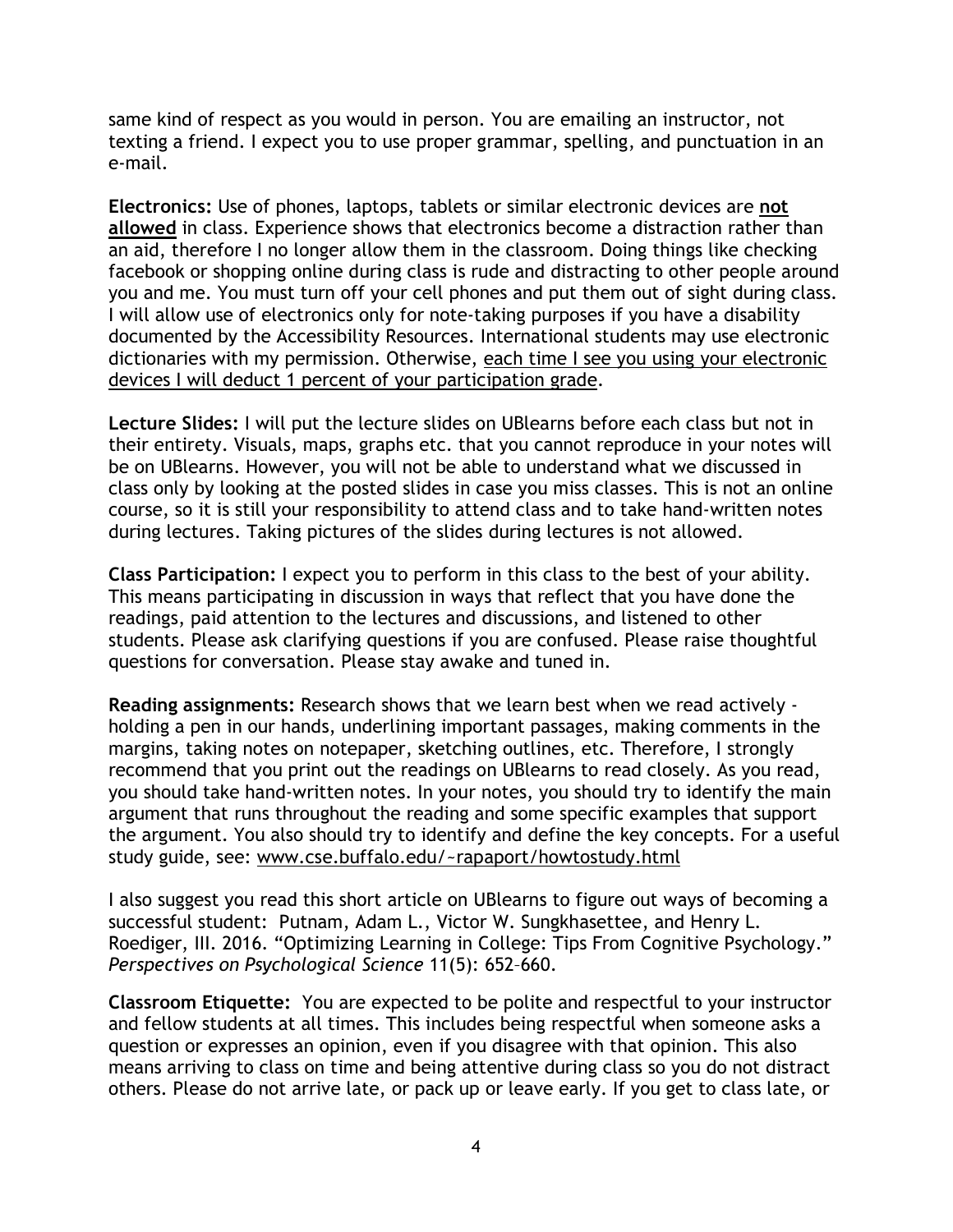must leave early, please do so very quietly. Please do not eat and drink during class time.

**Trigger Statement:** "In this class, we will be dealing with controversial issues that might make some students uncomfortable. We will read some texts, complete some assignments, and watch some video clips that may use explicit language and that will definitely explore controversial topics. While I understand that at times you may feel discomfort, I expect that you will keep an open mind and be willing to think critically. **This means that you should appreciate the process of scientific inquiry and understand how this process is distinct from defending or promoting personal beliefs. A climate of respect for all persons and groups is expected in course work and classroom behavior.** If you anticipate being unable having strong political, religious, or other objections that will prohibit you from interacting with course material in an academic manner, you should see me or re-consider your enrollment."<sup>1</sup>

**Showing Up Late for Exams:** No student will be allowed to take an exam if they show up after a student has already completed the test and left the room. Please come on time!

**Academic Integrity Policy:** I have **no tolerance** for cheating and plagiarism. If you are caught cheating or plagiarizing on an exam or an assignment, this will result in a minimum of a zero on the assignment, and I will formally report you to the University. I reserve the right to use plagiarism detection software on all coursework submitted to me.

Please see the university's policy on academic integrity: "Academic integrity is a fundamental university value. Through the honest completion of academic work, students sustain the integrity of the university while facilitating the university's imperative for the transmission of knowledge and culture based upon the generation of new and innovative ideas.

When an instance of suspected or alleged academic dishonesty by a student arises, it shall be resolved according to the following procedures. These procedures assume that many questions of academic dishonesty will be resolved through consultation between the student and the instructor (a process known as consultative resolution, as explained below).

It is recommended that the instructor and student each consult with the department chair, school or college dean, or the Office of the Vice Provost for Educational Affairs if there are any questions regarding these procedures." For more information, see: https://catalog.buffalo.edu/policies/integrity.html

**Accessibility Resources Policy:** If you have a disability and may require some type of instructional and/or examination accommodation, please inform me early in the semester so that we can coordinate the accommodations you may need. If you have

 $\overline{a}$ 

<sup>1</sup> Cited from Dr. Ashley Barr's SOC362 syllabus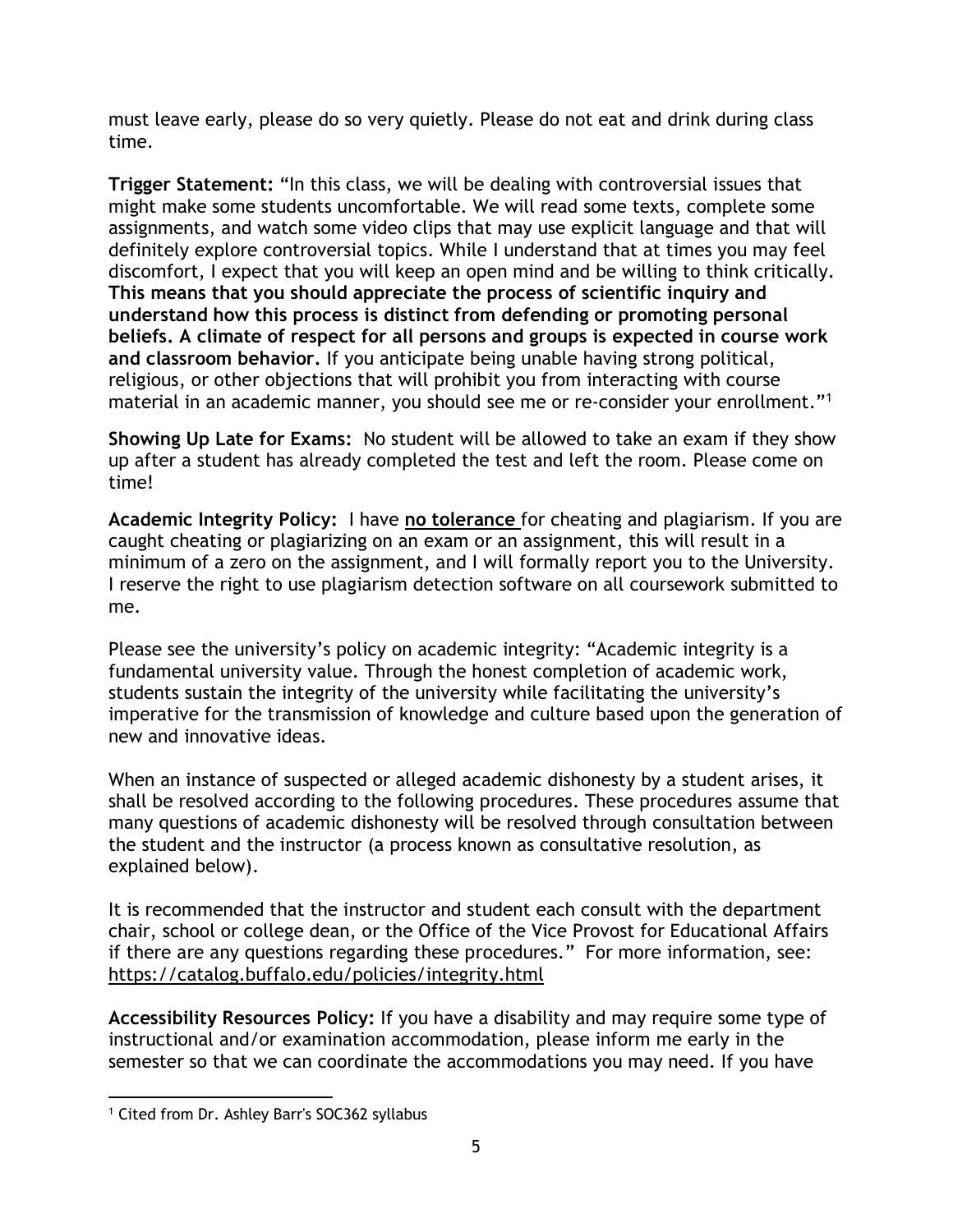not already done so, please contact the Accessibility Resources office. The office is located at 60 Capen Hall and the telephone number is (716) 645-2608. For more information, see: https://www.buffalo.edu/studentlife/who-weare/departments/accessibility.html#title\_173379012

**Incomplete Policy:** A grade of incomplete ("I") indicates that additional course work is required to fulfill the requirements of a given course. Students may only be given an "I" grade if they have a passing average in coursework that has been completed and have well-defined parameters to complete the course requirements that could result in a grade better than the default grade. An "I" grade may not be assigned to a student who did not attend the course. Prior to the end of the semester, students must initiate the request for an "I" grade and receive the instructor's approval. Assignment of an "I" grade is at the discretion of the instructor.

**Thinking about a Major or Minor in Sociology, Criminology, Social Justice or Society, Medicine and Health?** Requirements and descriptions for all of our programs can be found on our website: http://sociology.buffalo.edu/undergraduate/

To major in sociology, you must: (a) earn a "C" or better in four required courses: SOC 101 (Introduction to Sociology), SOC 293 (Social Research Methods), SOC 294 (Basic Statistics for Social Sciences), and SOC 349 (Sociological Theory); and (b) complete eight sociology electives, seven of which must be at the 300- or 400-level. To minor in sociology, you must: (a) earn a "C" or better in SOC 101 (Introduction to Sociology); and (b) complete five additional sociology electives, four of which must be at the 300 or 400-level.

We also offer a BA/MA degree in applied social research. See the website for details: http://sociology.buffalo.edu/undergraduate/bama-in-applied-social-research/

# **Course Calendar**

| WEEK1                 |                                                              |
|-----------------------|--------------------------------------------------------------|
| Tuesday, January 29   | <b>Introduction</b>                                          |
| Thursday, January 31  | Ch.1: Human Inquiry and Science                              |
| WEEK <sub>2</sub>     |                                                              |
| Tuesday, February 5   | Ch.1: Human Inquiry and Science                              |
| Thursday, February 7  | Ch.17 Reading and Writing Social Research / Quiz 1: Syllabus |
| WEEK3                 |                                                              |
| Tuesday, February 12  | Ch.2: Paradigms, Theory, and Social Research                 |
| Thursday, February 14 | Ch.2: Paradigms, Theory, and Social Research                 |
| WEEK4                 |                                                              |
| Tuesday, February 19  | Ch.3: The Ethics and Politics of Social Research             |
| Thursday, February 21 | Ch.4: Research Design                                        |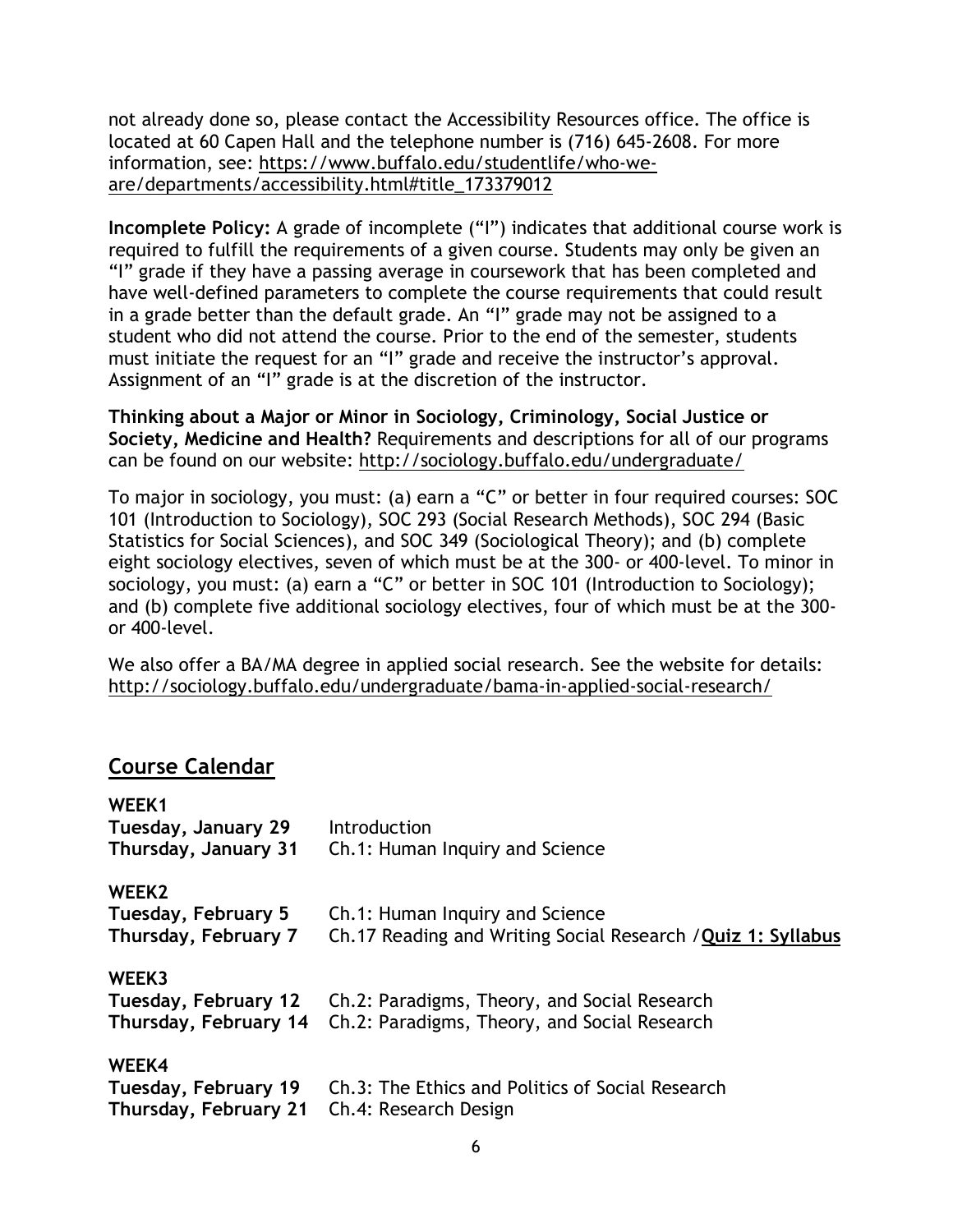| WEEK <sub>5</sub>     |                                                                         |
|-----------------------|-------------------------------------------------------------------------|
| Tuesday, February 26  | Ch.4: Research Design                                                   |
| Thursday, February 28 | Ch.5: Conceptualization, Operationalization, and<br>Measurement         |
| WEEK6                 |                                                                         |
| Tuesday, March 5      | Ch.5: Conceptualization, Operationalization, and<br>Measurement         |
| Thursday, March 7     | Ch.7: The Logic of Sampling<br><b>Assignment 1 Due: Causal Diagrams</b> |
|                       |                                                                         |

## **WEEK7**

| Tuesday, March 12  | Ch.7: The Logic of Sampling & Review and Recap |
|--------------------|------------------------------------------------|
| Thursday, March 14 | EXAM 1                                         |

## **WEEK8**

| Tuesday, March 19  | <b>SPRING BREAK</b> |
|--------------------|---------------------|
| Thursday, March 21 | <b>SPRING BREAK</b> |

### **WEEK9**

| Tuesday, March 26  | Ch.10: Qualitative Field Research                         |
|--------------------|-----------------------------------------------------------|
| Thursday, March 28 | Ch.10: Qualitative Field Research                         |
|                    | Final Project Step 1 Due: Identify Your Research Question |

### **WEEK10**

| Tuesday, April 2  | Ch.13: Qualitative Data Analysis                 |
|-------------------|--------------------------------------------------|
| Thursday, April 4 | Ch.13: Qualitative Data Analysis                 |
|                   | Final Project Step 2 Due: Prepare Your Interview |
|                   | <b>Questions</b>                                 |

# **WEEK11**

| .                  |                             |
|--------------------|-----------------------------|
| Tuesday, April 9   | Ch.11: Unobtrusive Research |
| Thursday, April 11 | Ch.11: Unobtrusive Research |

# WEEK12<br>Tuesday, April 16

**Ch.8: Experiments Assignment 2 Due: Making, Recording, and Interpreting Observations**

**Thursday, April 18** Ch.8: Experiments

# **WEEK13**

| Tuesday, April 23  | Ch.9: Survey Research |
|--------------------|-----------------------|
| Thursday, April 25 | Ch.9: Survey Research |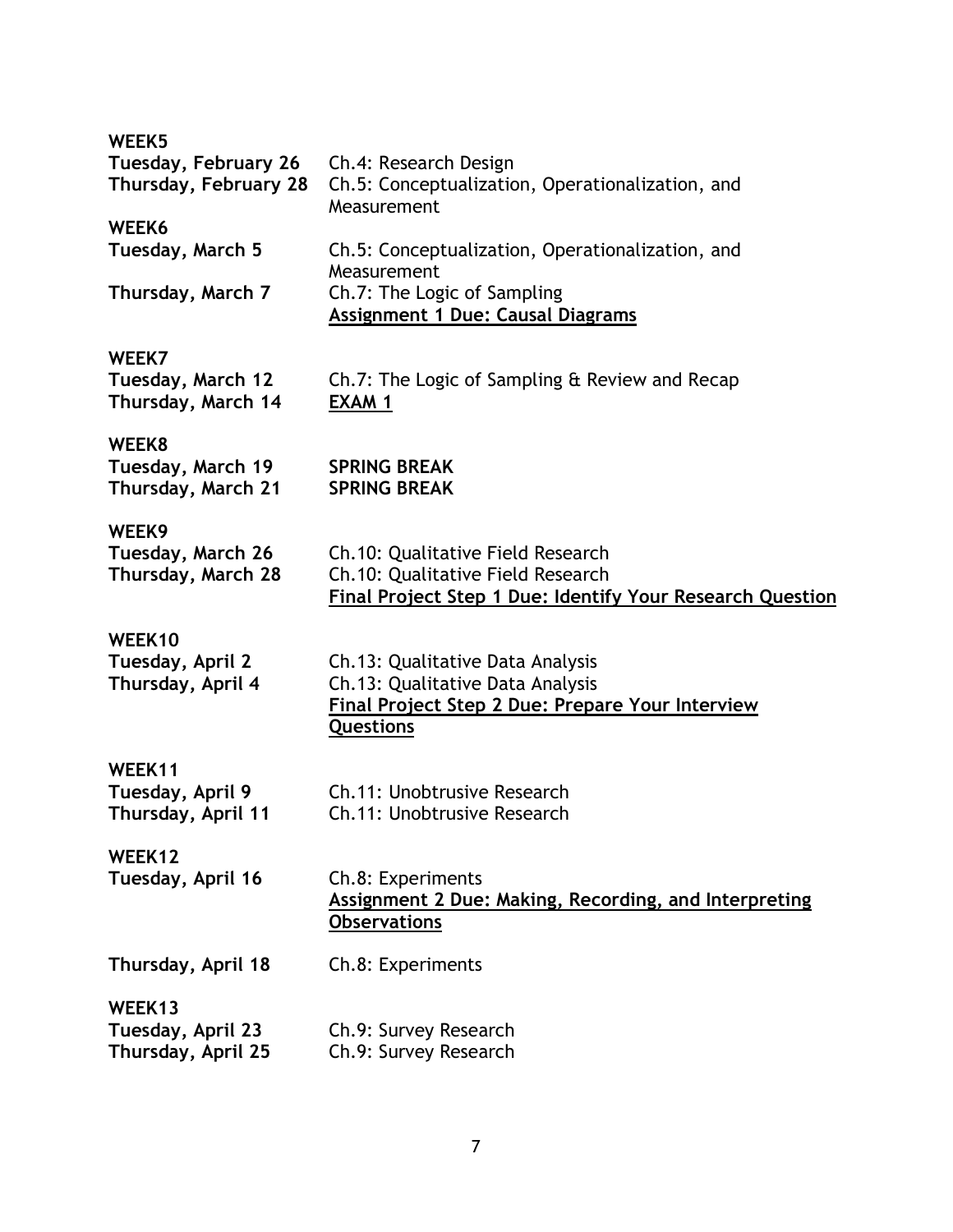| WEEK14<br>Tuesday, April 30                 | Ch.14: Quantitative Data Analysis<br><b>Assignment 3 Due: Evaluating and Writing Survey</b><br><b>Questions</b> |
|---------------------------------------------|-----------------------------------------------------------------------------------------------------------------|
| Thursday, May 2                             | Ch.14: Quantitative Data Analysis<br>Final Project Step 3 Due: Submit Interview Transcriptions                  |
| WEEK15<br>Tuesday, May 7<br>Thursday, May 9 | Ch.14: Quantitative Data Analysis<br>Review and Recap - no new readings<br><b>Final Paper Due</b>               |
| <b>FINAL EXAM:</b>                          | Date: 5/16/2019, Thursday<br>Time: 8:00AM - 11:00AM<br>Room: Clemens 106                                        |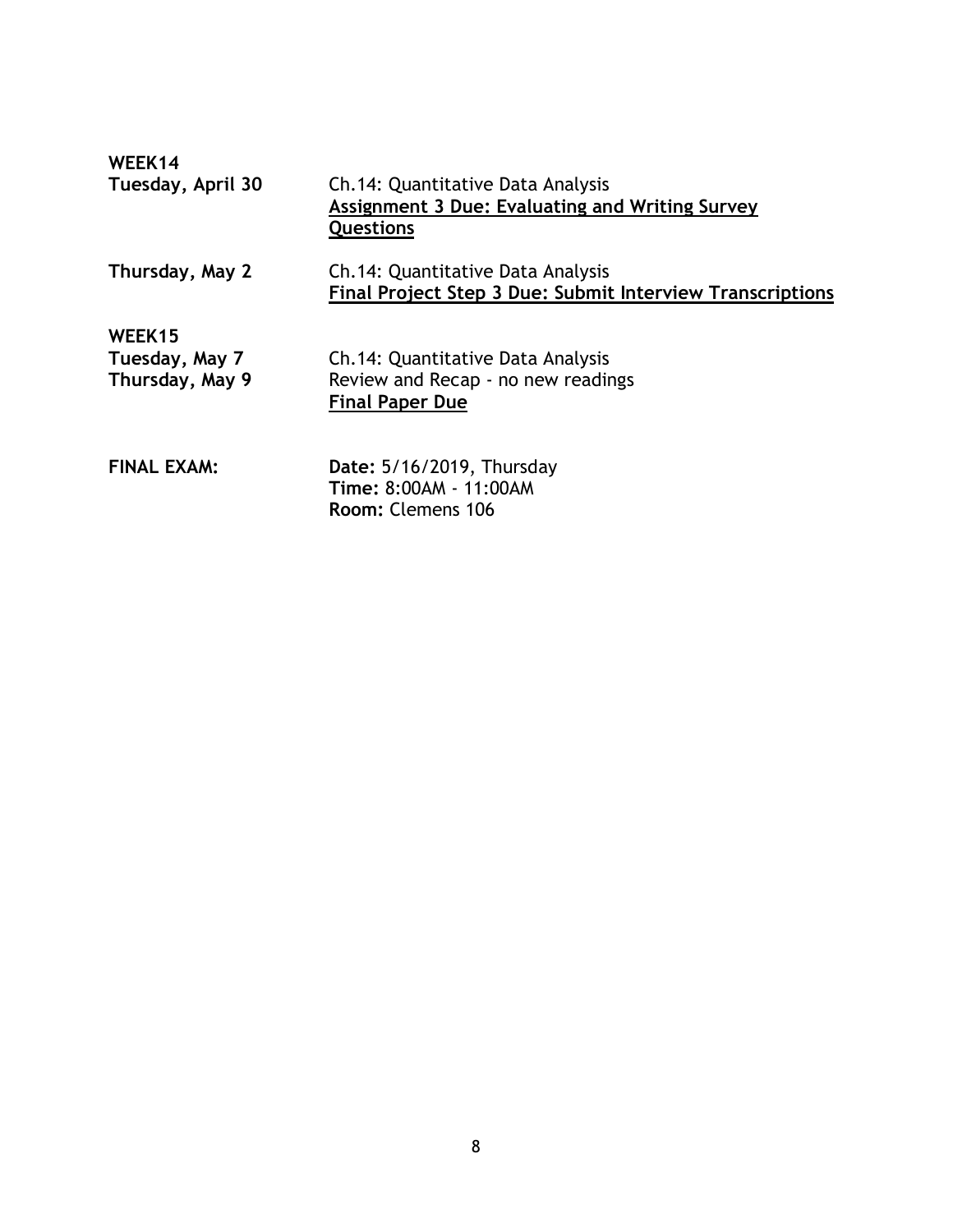# **Final Project Instructions**

The purpose of the final project is to encourage you to apply social research methods to understand everyday experiences. This assignment will show your understanding of the key course concepts, your willingness to engage with them outside the class, and your ability to use these concepts to analyze and evaluate the world around you. Therefore, it matters very little to me *what* you conclude in your analyses; rather, I care about *how* you make the conclusions you do. What evidence do you draw upon? What concepts do you invoke? Do you consider and address counterpoints or alternative conclusions?

You are going to conduct a qualitative research with help of in-depth interviews for this project. Your first task is to choose a sociological issue that interests you. Be sure it is a topic that you are interested in; nothing will be more boring and difficult for you than to research a topic that you did not take the time to really think about. Then you will identify a research question, prepare interview questions, interview two individuals, transcribe the interviews, identify at least two scholarly articles addressing your topic, and write an analysis.

#### **Due Dates**

Thursday, March 28 Step 1: Identify Your Research Question (4% of the final grade) Thursday, April 4 Step 2: Prepare Your Interview Questions (4% of the final grade) Thursday, May 2 Step 3: Submit Interview Transcriptions (7% of the final grade) Thursday, May 9 Step 4: Submit the Final Paper (15% of the final grade)

You will submit your assignments to UBlearns and bring a hard copy to class on the due date at 9:30 am. Do not email me your assignments, submit them to UBlearns. I need **both** the soft and hard copy. Let me explain the reason: I need the soft copy through UBlearns because I use the SafeAssign tool to check for plagiarism. I need the hard copy because I need a pen in my hand while grading; grading on the screen is very distracting for me. You will also submit your final paper to Digication as part of your ePortfolio. 25% is deducted for each 24 hour period of late submissions.

**Formatting:** Please use 12pt font and single-space your work. The length of your final papers should be 2000-2500 words. Do not exceed 2500 words. Include your name, course number, and date in the header margin at the top of the page. You should have numbered pages, left justified, word count at the end of the essay (do not include titles or references in the word count). Include a meaningful title. Your writing should be in essay format; essays have paragraphs and structure, including introductions, body of the work, and conclusions. Most paragraphs are devoted to the development of a single theme or idea. Do not give away points carelessly! Write your paper, proofread it carefully (or have someone else proofread it for you), then grammar- and spell-check your paper one last time before you submit. Your assignment must be typed in Word (.doc or .docx, no other format is permitted). Name your file with your own name in the filename. That is, do not just name your file "Essay1.doc," name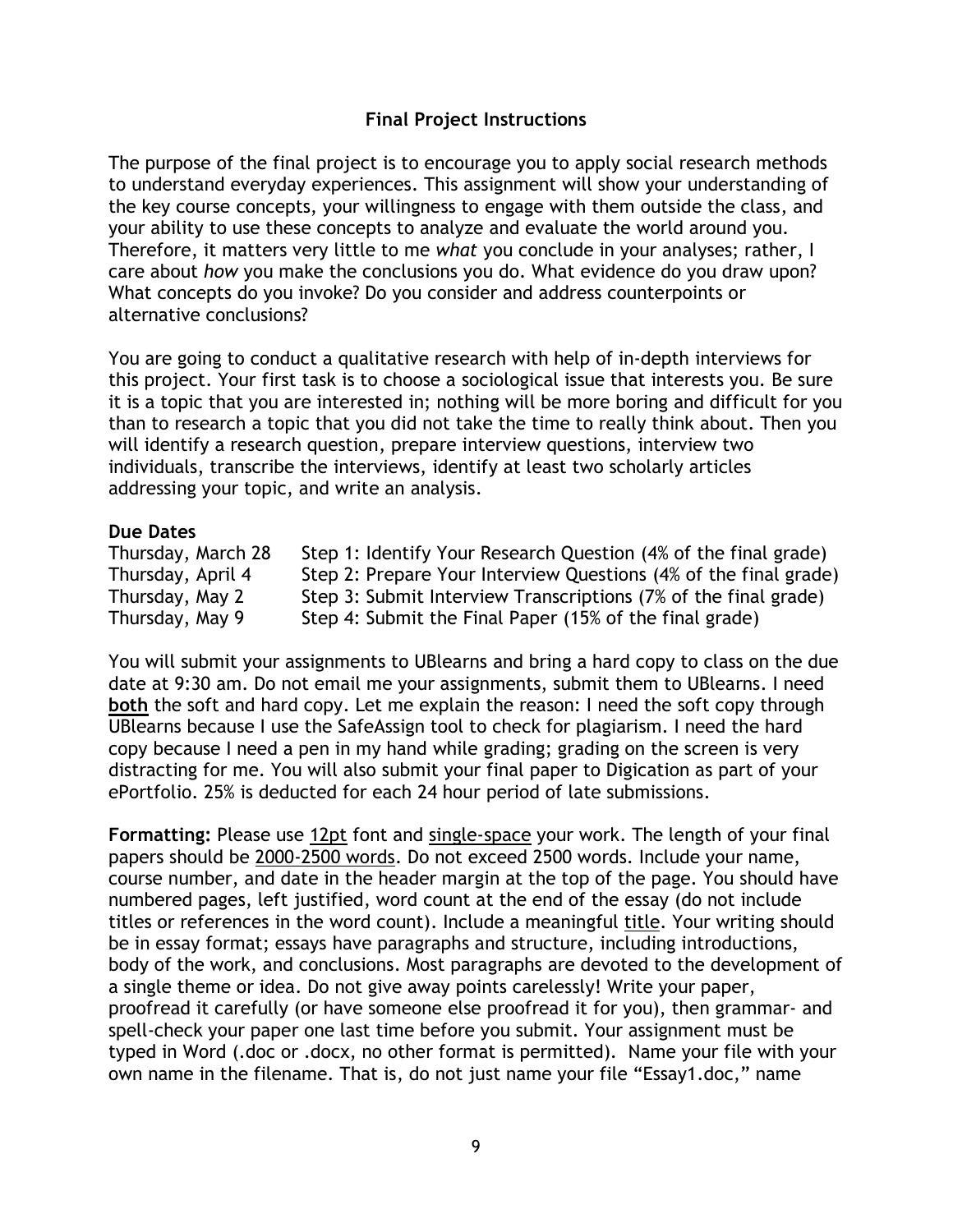your file like this: Aysegul\_Balta\_Essay1.doc. (Put your name, not mine!) Essays should be written in formal academic English, no bullet points.

I have **no tolerance** for plagiarism. If you are caught plagiarizing, this will result in a minimum of a zero on the assignment. Cite everything properly. If you do not know how to cite in ASA style, check the citation guides in the folder titled Academic Socialization on UBlearns.

# **Essential components:**

# **Step 1: Identify Your Research Question**

Select a sociological issue that interests you, and come up with a research question about this issue. Your research question should yield itself to answer with help of indepth interviews. You will interview only two individuals, that means your sample will be very small. Therefore, do not expect to be able to generalize about the bigger population. Try to gain insight about experiences, processes, mechanisms, or dynamics instead. Typical qualitative research questions include "How do ABC narrate and reflect upon XYZ?" Specify the population you aim to study, and keep it narrow. I will give you feedback on your research question, and then you will revise it in order to continue with the second step.

# **Step 2: Prepare Your Interview Questions**

Before you start interviewing people you need your interview questions. Your interviews should be about 40-50 minutes long. For that you typically need 5-10 interview questions. Your role will be mostly listening. You should ask good questions to encourage people to tell you longer stories. Instead of asking yes/no questions you should ask what, why, and how questions. If your respondents tend to keep their answers short, you could probe with questions such as "Can you give me some examples?"

### **Step 3: Submit Interview Transcriptions**

What people will tell you in the interviews will be your data. In order to be able to analyze the data you must first record the interview and then transcribe the recording in its entirety. Make sure you ask people's consent first. **Never** record anything without people's permission! You would want to conduct the interview in a quiet place, so that background noise does not interfere in your audio-recording. You will transcribe everything word by word. This will be a very time-consuming activity, so start planning your schedule as soon as possible. You can also take detailed fieldnotes including your own feelings, and ideas about your positionality within 24 hours before you forget the details. Your observation notes and interview transcriptions are going to be your data for the paper.

### **Step 4: Submit the Final Paper**

**(1) Description of the topic and the research question:** In the paper, describe the setting adequately and clearly, well enough so that someone unfamiliar with the topic has a clear picture of what you intend to analyze. Tell why you selected that topic,